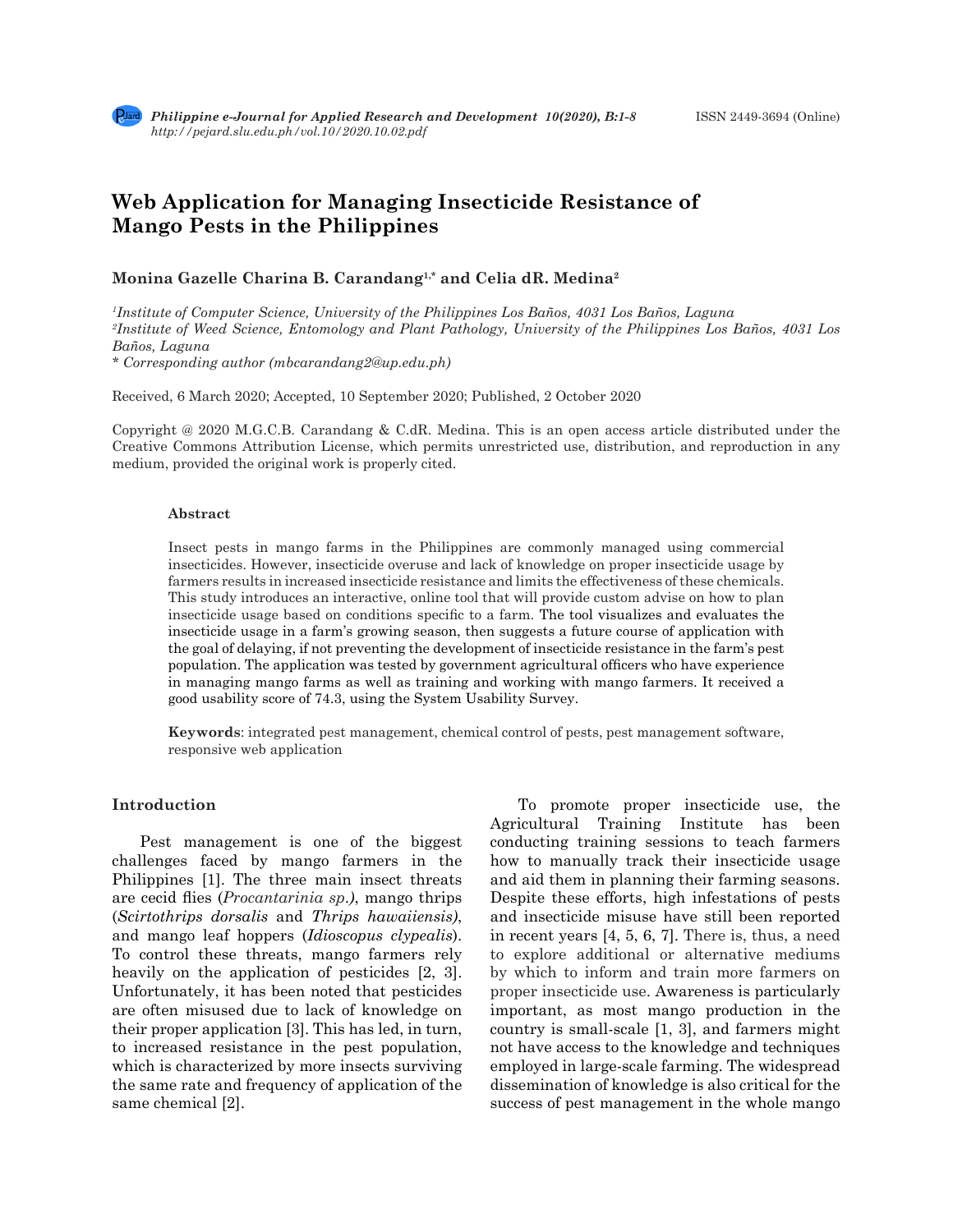industry. As noted in the case of insecticide resistance in thrips (though in onions instead of mangoes), the failure of other crop growers to implement effective insecticide resistance strategies may yet jeopardize the efforts of those who do [8].

The web can be utilized to increase mango farmers' access to valuable information on the proper use of insecticide. To this end, this study is designed to create and evaluate a web application that will provide a free and accessible resource for farmers to plan their insecticide usage, with an emphasis on managing insecticide resistance. The projected end-product is an online, interactive tool that will allow mango farmers to enter and visualize their insecticide usage practice throughout their farming season. The application will then generate an assessment of the insecticide management practices specific to a farm and a guideline on what to do in future farming seasons based on the principles of rotating different classes of insecticides and using the minimum necessary dosage.

The rest of the paper is organized as follows. Section 2 is a brief background on the insecticide classification scheme and how rotation is used to prevent the build-up of resistance. Section 3 describes the developed system and its features. User testing and results are discussed in section 4. Finally, section 5 concludes the study

### **Managing Insecticide Resistance**

The basis of the insecticide resistance rules to be used by the application's evaluations and recommendations is the Mode of Action (MoA) of a given insecticide as classified by the Insecticide Resistance Action Committee (IRAC). IRAC is a technical group that promotes insecticide management knowledge and technologies, with a goal of addressing or delaying the onset of resistance in insect and mite pests [9].

IRAC's MoA classification scheme is based on available evidence for the target-sites of currently available insecticides. This classification has been reviewed and approved by internationally recognized academic and industrial experts in insecticide toxicology and resistance [10].

The MoA of an insecticide is the mechanism by which it acts on the insect. For example, some insecticides attack a pest's nervous system, some disrupt their growth cycle, some inhibit respiration, etc. IRAC's recommendation is to switch to a different insecticide every breeding window of the insect pests present in the farm. The new insecticide should not just be a different brand or have different active ingredient; its active ingredient should also have a different Mode of Action from the insecticide used previously. It should be noted that different insecticides may have similar MoA, even if they have different active ingredients.

The rationale for the switch in MoA is that the next generation will exhibit increased resistance to the previously used MoA, and thus a different one should be used for the new generation. The overall goal is to prevent compounded resistance build-up from repeated use of the same MoA. There are currently 32 groups of MoA classified by IRAC [11], but commercial mango insecticides collectively do not make use of this entire available range of choices.

Several other factors may also come into play. More than one type of pest may be present in a farm, each with different windows of time within the mango farming season in which they breed. Each pest may have different applicable insecticides, which may or may not have the same Mode of Action.

The growth period of mango fruits is about 120 days after flowering is induced. If insecticides are to be used, their application starts ten days after induction. The fruits may be harvested at the end of this 120-day period or a few days before it ends. Prior to harvest, farmers make use of insecticides and/or bagging. The dilemmas faced by farmers are: Which insecticides to use, when and how to use them, how long to wait before switching to a different insecticide, and which insecticide to switch to.

IRAC has a mobile app for Android and iOS. The app explains the concepts of MoA and the importance of alternating between them. It also has a list of MoA classifications, but which otherwise functions only as a handy reference list.

#### **System**

The system was created using web technologies, namely, Node JS, React JS, and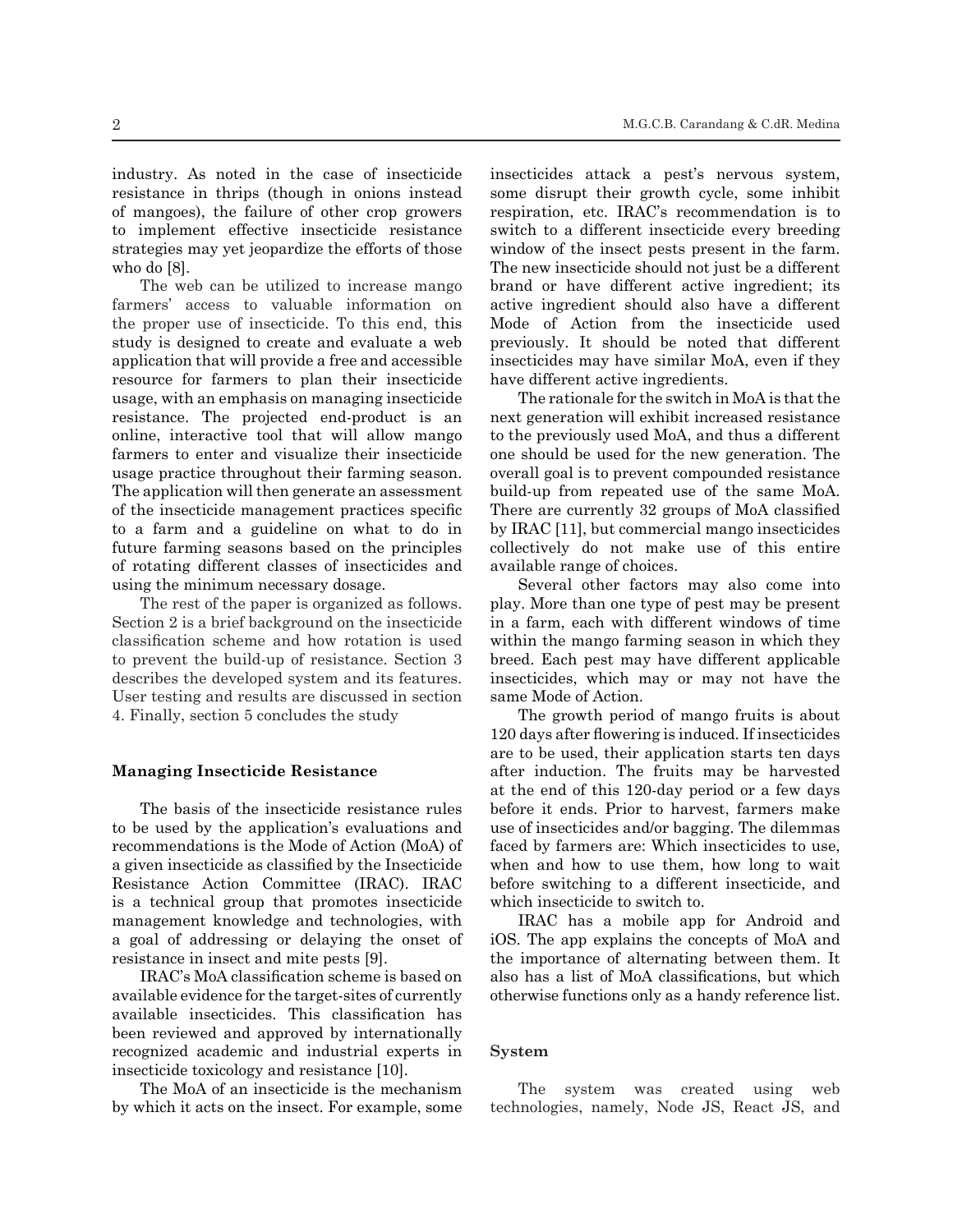Mongo DB. These were chosen for their speed and for being lightweight, which is important for the Philippine demographic where smartphones are ubiquitous, but high-speed Internet connection is not guaranteed. React JS was used to create the front-end interface, and Node JS was used for the back-end web server where all the analyses and recommendations are generated. The system was deployed in a Digital Ocean Server.

The application is accessible at https:// mango-irm.com/ and can be viewed and used with either a desktop or mobile browser.

## *Worksheet*

The worksheet is the interactive part of the web application. Here, the user is required to fill up the worksheet to receive feedback for their past practices and a recommendation for future farming seasons. The worksheet is divided into three parts: Pests, additional options, and insecticide usage.

## *Pests*

The user is presented with a list of pests. Images and local/common names are provided. The user is required to select at least one pest present in the farm. There is no limit to the number of pests that can be selected.

## *Additional Options*

In the additional options, the user must indicate if bagging was done during the farming season. Bagging is the practice of wrapping the fruits a certain number of days after flowering until harvest time.

## *Insecticide Usage*

In the final part of the worksheet, the user is presented with a spreadsheet-like interface where insecticide usage within the growth period can be indicated. The cells range from 10-120 days after flower induction, in increments of two days (each cell representing two days). Usage information includes: The brand, which the user selects from a drop-down list; and the dosage in numerical terms and units. Units are preselected based on the insecticide chosen, and are limited to grams, milliliters, and sachets.

Users select a brand of insecticide, which is visualized in the cells as colors representing the MoA as seen in Figure 1. Multiple insecticide brands may share the same active ingredient and MoA, thus a period of using different insecticide brands may still be visualized as a single color. This design is intentional to emphasize the importance of using varying MoA. The application adopts the same color scheme used in live training sessions with farmers about IRAC MoA classifications so as to promote standardization.

Users can create new rows in the worksheet in case two or more insecticides are used on the same day.

The controls of the worksheet are responsive and made with both desktop and mobile users in mind. The controls transition to touch scrolling in small screens for ease of mobile use.



**Figure 1.** The spreadsheet interface indicates insecticide usage. Usage is represented by the MoA of the insecticide.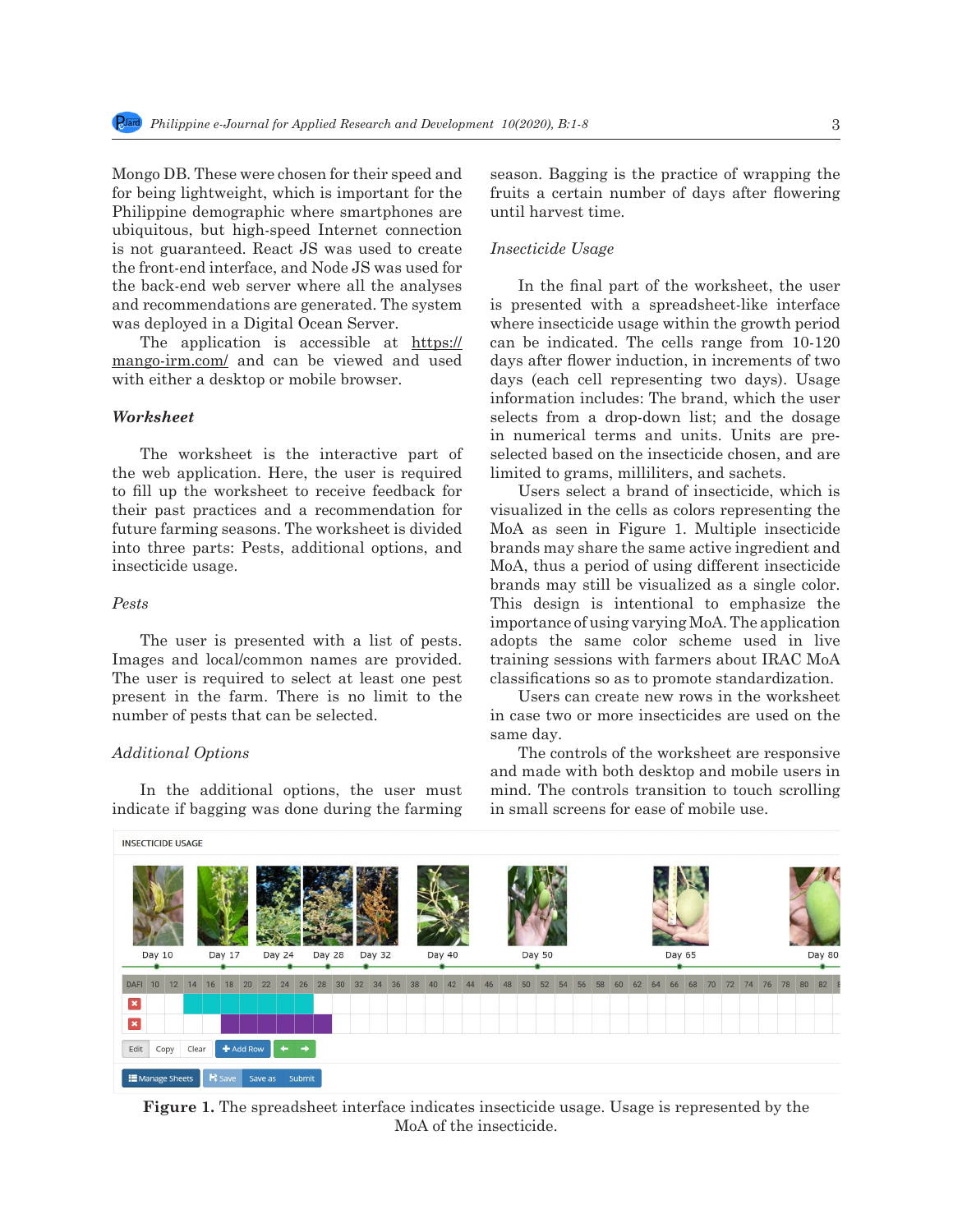## *Usage Analysis and Recommendation*

Once the user submits their completed worksheet, the system will generate an analysis and recommendation. The analyses and recommendations generated take into account the rules which are held by the system (which can be customized), and the practices unique to the user.

Users feed the system with information about their previous farming season: The pests encountered, bagging practices, insecticides used, in what amounts, and on which days. The

system has a list of registered insecticides and pests. The two sets of data are cross-referenced to produce analyses on the following areas:

- Dosage. Farmers may be using too little or too much of an insecticide. This is presented in the spreadsheet as either an overdose or underdose (Figure 2). It is also presented in text form in the analysis list (Figure 3)
- Usage Range. Insecticides have a day of earliest allowable usage, which is a minimum number of days after flower

| <b>DAFI</b>                          |  | 10 12 14 16 18 20 22 24 26 28 30 |  |                   |                |  | 32 | 34 |
|--------------------------------------|--|----------------------------------|--|-------------------|----------------|--|----|----|
|                                      |  | <b>UD</b>                        |  | UD UD UD UD UD UD |                |  |    |    |
|                                      |  |                                  |  |                   | UD UD UD UD UD |  |    |    |
| Legend: OD - Overdose UD - Underdose |  |                                  |  |                   |                |  |    |    |

Mango leafhopper

**Figure 2.** The usage chart indicates if the dosages used are above or below the recommended values.



**Figure 3.** Overdosage or underdosage are also presented in text form, along with other notes on the insecticide usage.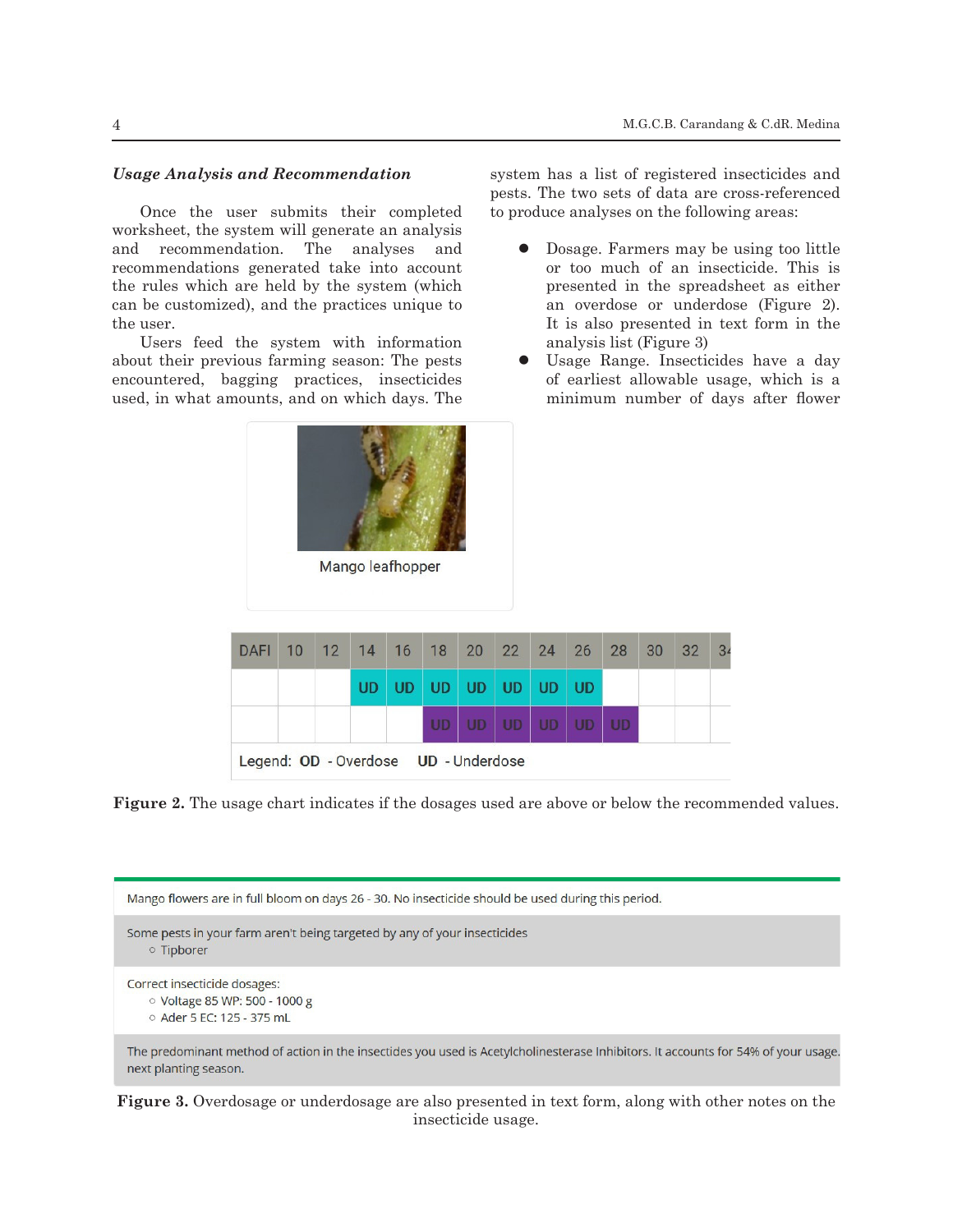induction that must pass before it can be used. There is also a pre-harvest interval (PHI), which is the number of days before harvest time that the insecticide should not be used anymore. This corresponds to the number of days it takes for the insecticide on the plant to reach innocuous levels, making the fruit safe for consumption.

- Superfluous insecticides. Farmers might be using insecticides that are not applicable to any of the pests they indicated in the worksheet.
- Untreated pests. Farmers may be failing to use insecticides to target a pest that they selected in the worksheet.

In addition to analyzing the previous practices, the system will suggest a course of action for a future farming season. The assumption is that the inputted data is from the previous farming season, so the system will avoid recommending similar Modes of Action.

As seen in Figure 4, the recommended course of insecticide usage is presented in the same spreadsheet format used in the worksheet, so that users will be able to cross-reference the two more easily. The system will recommend a MoA for a particular period instead of a specific brand to avoid unfair endorsement. Insecticide manufacturers are required to put their Mode of Action on their packaging. The system's recommendations will only help users make more informed purchases.

There are two versions of the generated recommendations. The insecticide usage for the first is cut short by a bagging period that lasts until the harvest date. Bagging is recommended for economic reasons. A second recommendation without bagging is also provided. This alternative continues the insecticide usage schedule according to the parameters of present pests and previously used MoA.

The recommendations include MoA that are applicable to the pests present in the farm as indicated by the user. All insect pests will be targeted, and application is recommended only on the days in the farming season when the pests are typically active. The recommended start and end dates, in accordance with pre-harvest intervals of the MoA, are observed by the system's recommendation. In addition, some parts of the calendar are blocked out to remind the farmer of the critical non-spraying days when the trees are flowering.

The site includes a reference table for the available brands of each MoA, so that the users can easily check which brands of insecticide they should acquire.



**Figure 4.** A sample recommendation has two versions: one with bagging and one without.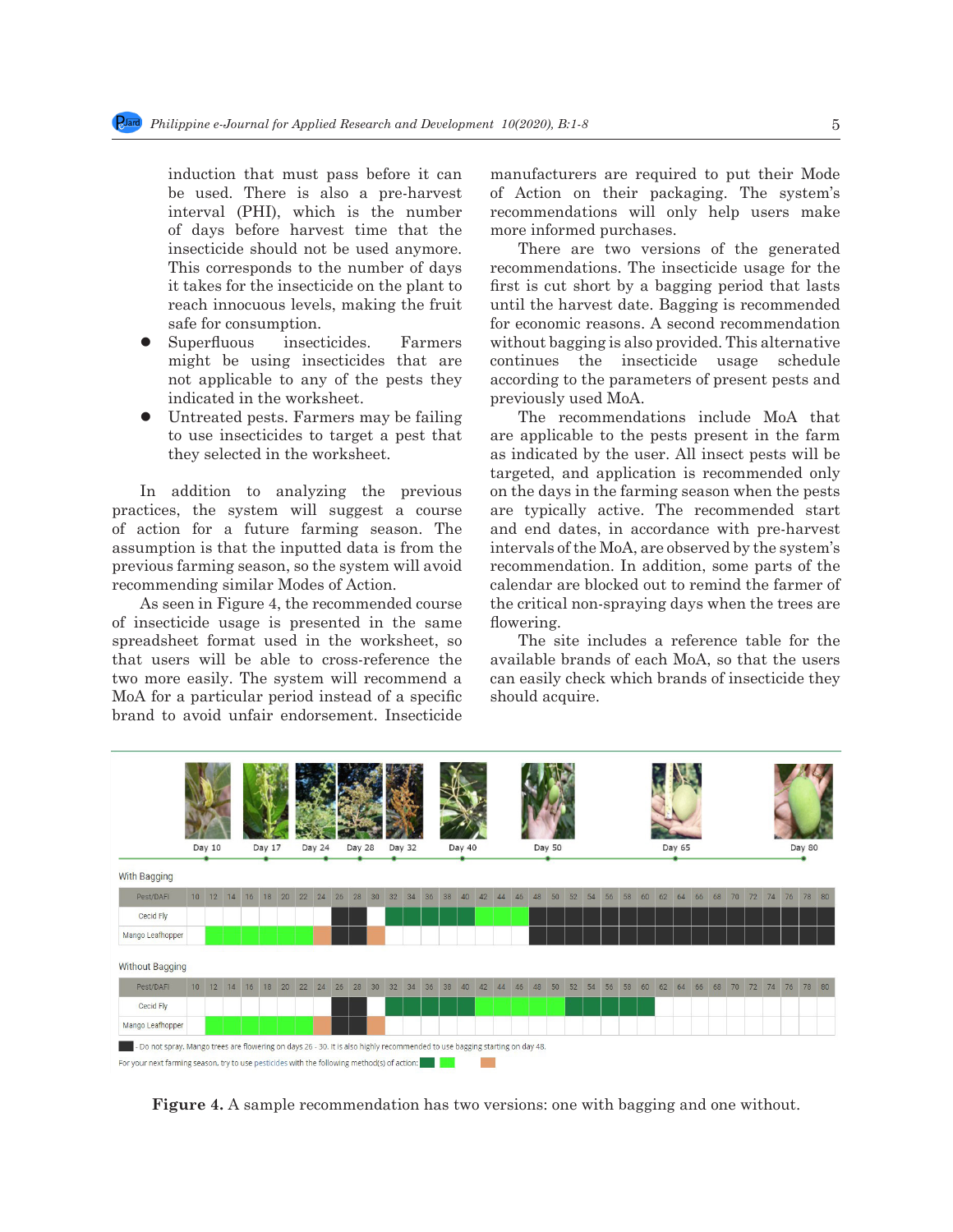The site contains informational sections with lessons about insecticide management, pest life cycles, and registered insecticides. Those sections are publicly available. However, an account, which anyone may sign up for, is needed to use the worksheet. Users who are logged in can view the worksheet tutorial, and the worksheet itself. They can also save worksheets for future use. Additionally, there is a built-in administrator account that has permission to modify the data of the system.

## *Content Management System*

The system is dependent on its data set, which contains the rules used for cross-referencing with user inputs. Database entries on pests include their breeding windows and spraying intervals. Entries on insecticides include applicable pests, minimum and maximum dosage, units, earliest allowable usage data, PHI, etc.

The system was designed with a content management system to allow a built-in administrator account to modify certain data sets within the app. These data sets are the Insecticides, Active ingredients, Modes of Action, and Pests. This removes the need for a programmer to keep the site data updated. This is particularly important for insecticide brands. New ones may be released anytime, or existing ones may be removed from the shelves depending on government regulations.

## **Results of User Testing**

The system was tested by 30 participants who were mostly agricultural officers (25 out of 30; 5 were businessmen who run their own farms). Agricultural officers are government employees who provide technical assistance and support to the farmers in their respective areas. One of their responsibilities is to train farmers to use, or aid them in using, tools such as the system developed in this study.

A two-hour hands-on training was conducted to introduce the system's objectives and features to the participants. They were shown the steps on how to input insecticide usage and how to interpret the results. They created accounts where they inputted insecticide usage scenarios similar to the ones they encounter in their line of work. Given the inputs, the system provided them with insecticide usage recommendations for the next planting season.

After the activity, the participants were asked to answer a survey in order to gauge the usability of the system as well as to gather feedback on this. The System Usability Scale (SUS) [12] was used for the survey. This consists of ten Likert Scale questions as follows:

- 1. I think that I would like to use this system frequently.
- 2. I found the system unnecessarily complex.
- 3. I thought the system was easy to use.
- 4. I think that I would need the support of a technical person to be able to use this system.
- 5. I found the various functions in this system were well integrated.
- 6. I thought there was too much inconsistency in this system.
- 7. I would imagine that most people would learn to use this system very quickly.
- 8. I found the system very cumbersome to use.
- 9. I felt very confident using the system.
- 10. I needed to learn a lot of things before I could get going with this system.

The survey alternately asks about opinions on positive and negative qualities, so ideal answers would also alternate between 'strongly agree,' and 'strongly disagree.' The score calculation takes this into account by normalizing the score from each item so that higher values are better regardless of the question. The resulting score, taking into account all the questions, is a number between 0-100. A score between 51 and 68 is considered 'Poor,' between 68-80.3 is 'Good,' and greater than 80.3 is 'Excellent.'

Based on the collected data from the participants, the average usability score was 74.3, which is classified by the SUS as 'Good.' The SUS results in a single usability score from each participant who filled out the survey, but the average score per item can also be looked at for more insight into which usability aspects of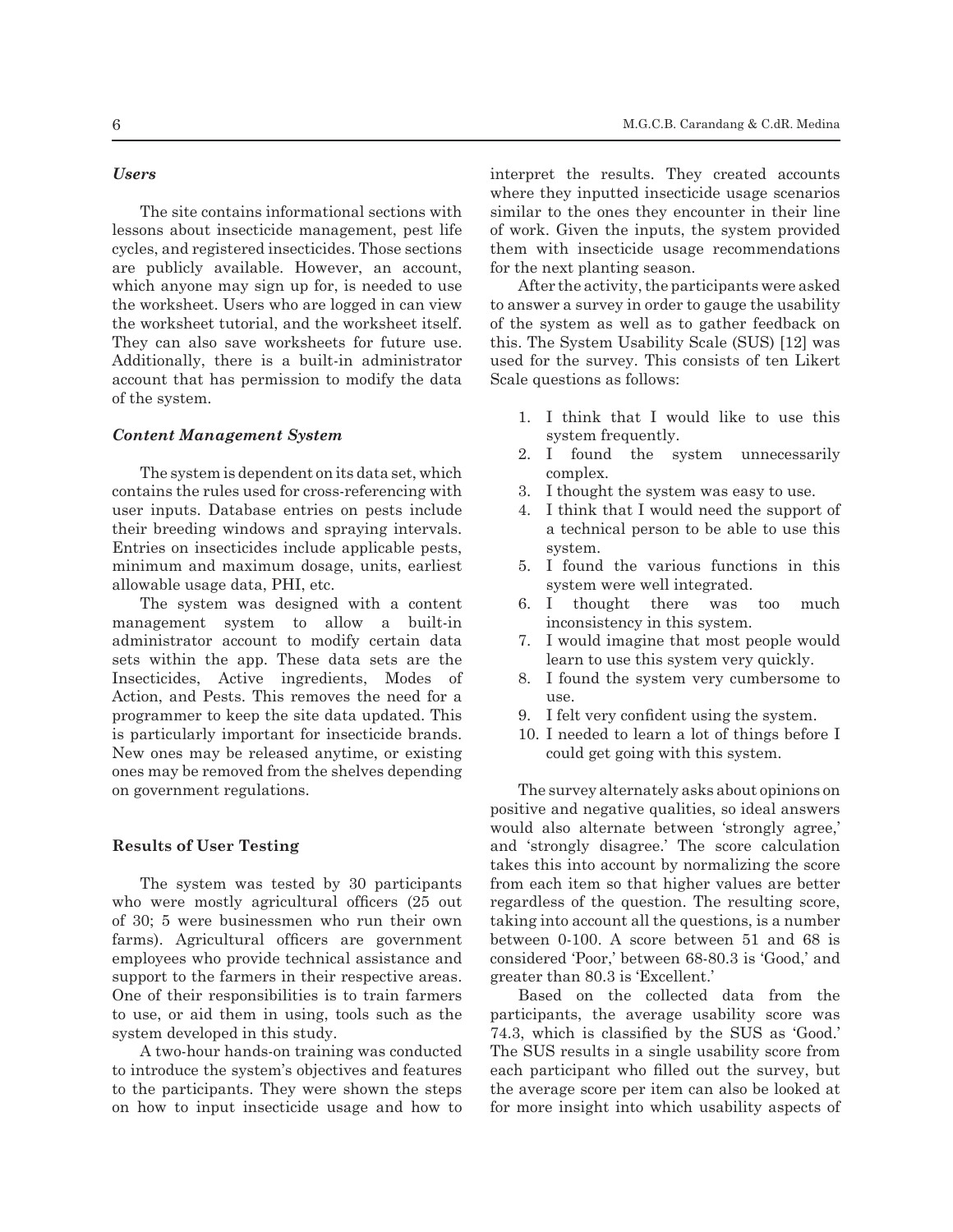the system are excellent or needs improvement.

As seen in Figure 5, Item 1 received the highest average score, normalized at 89.5 out of 100. Item 4 received the lowest average score at 51.6. These findings agree with the remarks made by the participants: First, that there is a great need for such an application in the country; and, second, that the technical aspects of insecticide management presented in the application give the impression that one needs technical support in using this. For the latter, the agricultural officers reported that many farmers may not be able to navigate the site on their own due to lack of access to an internet connection or lack of experience in using computers. Nonetheless, they still considered the system as a useful tool to aid government training activities.

# **Conclusion**

The study aimed to create an online interactive tool that can generate insecticide usage advice specific to a mango farm. An application was developed using up-to-date web technologies and made publicly accessible online. The system is able to display a graphic of insecticide usage in a farm, assess them according to expert recommendations and guidelines, and generate custom plans for future farming seasons that rotate active ingredients, prescribe the minimum necessary dosage, and target the specific attack window of pests.

The application received favorable responses from the user-participants, and a good usability rating according to the System Usability Scale. However, the system could still benefit from further simplification of the interface and presentation of ideas via tooltips or a more detailed online guide. The current interface streamlines the process of entering and visualizing data related to insecticide usage, but the concepts behind the analysis and the interpretation made some users feel like they would need a person to guide them in using this. There is a guide included in the site, but handson training may be a necessity for some users.

For future work, the system can be converted into a progressive web application (PWA) for offline use, which would greatly benefit areas



**Figure 5.** Average normalized scores of each survey question.